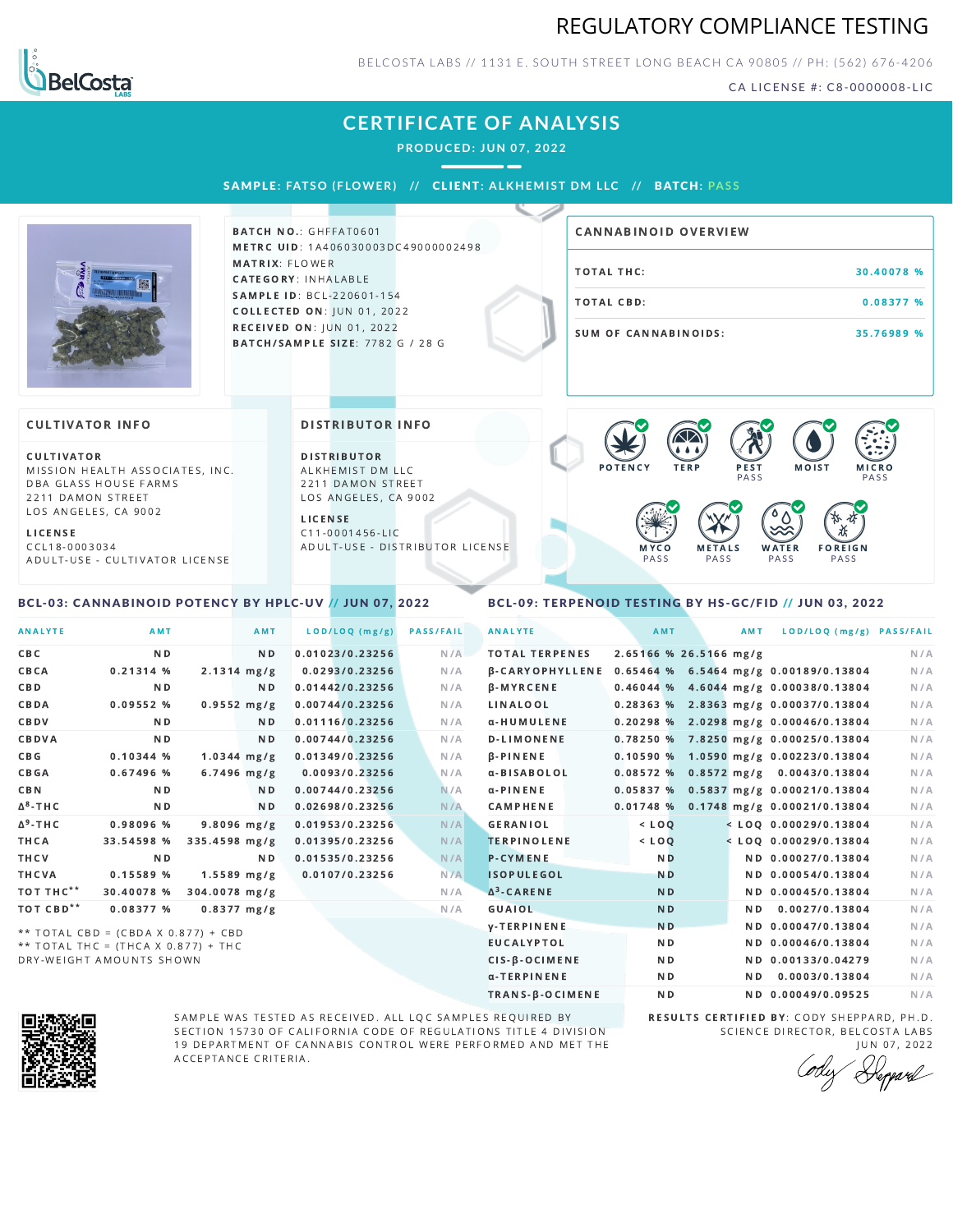# REGULATORY COMPLIANCE TESTING

### <span id="page-1-0"></span>BCL-13: PESTICIDE TESTING BY GC/MS // JUN 03, 2022

| <b>ANALYTE</b>         | <b>LIMIT</b>  | $AMT(\mu g/g)$ | LOD/LOQ (µg/g)  | <b>PASS/FAIL</b> |
|------------------------|---------------|----------------|-----------------|------------------|
| <b>CAPTAN</b>          | $0.7 \mu g/g$ | N <sub>D</sub> | 0.03147/0.09529 | <b>PASS</b>      |
| CHLORDANE              | Any amt       | ND.            |                 | <b>PASS</b>      |
| <b>CHLORDANE CIS</b>   |               | ND.            | 0.01113/0.03374 | N/A              |
| <b>CHLORDANE TRANS</b> |               | N <sub>D</sub> | 0.01065/0.03218 | N/A              |
| <b>CHLORFENAPYR</b>    | Any amt       | N D            | 0.02399/0.07262 | <b>PASS</b>      |

| <b>ANALYTE</b>                      | LIMIT         | $AMT(\mu g/g)$ | LOD/LOQ (µg/g)  | <b>PASS/FAIL</b> |
|-------------------------------------|---------------|----------------|-----------------|------------------|
| <b>CHLORPYRIFOS</b>                 | Any amt       | N D            | 0.01119/0.03398 | <b>PASS</b>      |
| <b>DICHLORVOS</b>                   | Any amt       | N D.           | 0.01178/0.03571 | PASS             |
| <b>METHYL PARATHION</b>             | Any amt       | ND.            | 0.01352/0.04098 | <b>PASS</b>      |
| PENTACHLORONI-<br><b>TROBENZENE</b> | $0.1 \mu g/g$ | ND.            | 0.01406/0.04265 | <b>PASS</b>      |
|                                     |               |                |                 |                  |

### BCL-05: RESIDUAL PESTICIDE ANALYSIS BY LC-MS/MS ESI // JUN 03, 2022

| <b>ANALYTE</b>             |               | LIMIT $AMT (\mu g/g)$ | LOD/LOQ (µg/g) | <b>PASS/FAIL</b> | <b>ANALYTE</b>          | LIMIT AMT (µg/g) |     | LOD/LOQ (µg/g) PASS/FAIL |      |
|----------------------------|---------------|-----------------------|----------------|------------------|-------------------------|------------------|-----|--------------------------|------|
| <b>ABAMECTIN</b>           | $0.1 \mu g/g$ | N D                   | 0.01153/0.04   | PASS             | <b>METALAXYL</b>        | $2 \mu g/g$      | N D | 0.00503/0.02             | PASS |
| <b>ACEPHATE</b>            | $0.1 \mu g/g$ | N D                   | 0.00368/0.02   | PASS             | <b>METHIOCARB</b>       | Any amt          | N D | 0.00503/0.02             | PASS |
| ACEQUINOCYL                | $0.1 \mu g/g$ | N D                   | 0.00417/0.02   | PASS             | METHOMYL                | 1 $\mu$ g/g      | N D | 0.00494/0.02             | PASS |
| <b>ACETAMIPRID</b>         | $0.1 \mu g/g$ | N D                   | 0.00464/0.02   | PASS             | <b>MEVINPHOS</b>        | Any amt          | N D |                          | PASS |
| ALDICARB                   | Any amt       | N D                   | 0.01109/0.04   | <b>PASS</b>      | <b>MEVINPHOSI</b>       |                  | ND. | 0.00163/0.0084           | N/A  |
| <b>AZOXYSTROBIN</b>        | $0.1 \mu g/g$ | N D                   | 0.00639/0.02   | <b>PASS</b>      | <b>MEVINPHOS II</b>     |                  | N D | 0.00542/0.0316           | N/A  |
| <b>BIFENAZATE</b>          | $0.1 \mu g/g$ | N D                   | 0.00355/0.02   | PASS             | MYCLOBUTANIL            | $0.1 \mu g/g$    | N D | 0.00867/0.04             | PASS |
| <b>BIFENTHRIN</b>          | $3 \mu g/g$   | N D                   | 0.00473/0.04   | PASS             | <b>NALED</b>            | $0.1 \mu g/g$    | N D | 0.00328/0.02             | PASS |
| <b>BOSCALID</b>            | $0.1 \mu g/g$ | N D                   | 0.00494/0.02   | PASS             | OXAMYL                  | $0.5 \mu g/g$    | N D | 0.00455/0.02             | PASS |
| <b>CARBARYL</b>            | $0.5 \mu g/g$ | N D                   | 0.00295/0.02   | PASS             | <b>PACLOBUTRAZOL</b>    | Any amt          | N D | 0.00714/0.04             | PASS |
| CARBOFURAN                 | Any amt       | N D                   | 0.00613/0.02   | PASS             | PERMETHRIN              | $0.5 \mu g/g$    | N D |                          | PASS |
| CHLORANTRANIL-             | $10 \mu g/g$  | N D                   | 0.00697/0.04   | <b>PASS</b>      | PERMETHRIN CIS          |                  | ND. | 0.00237/0.0082           | N/A  |
| <b>IPROLE</b>              |               |                       |                |                  | PERMETHRIN TRANS        |                  |     | ND 0.00245/0.0118        | N/A  |
| <b>CLOFENTEZINE</b>        | $0.1 \mu g/g$ | N D                   | 0.0054/0.02    | PASS             | <b>PHOSMET</b>          | $0.1 \mu g/g$    | N D | 0.0043/0.02              | PASS |
| COUMAPHOS                  | Any amt       | N D                   | 0.00215/0.02   | <b>PASS</b>      | PIPERONYLBUTO-          | $3 \mu g/g$      | N D | 0.00247/0.02             | PASS |
| CYFLUTHRIN                 | $2 \mu g/g$   | N D                   | 0.05508/0.2    | <b>PASS</b>      | XIDE                    |                  |     |                          |      |
| <b>CYPERMETHRIN</b>        | $1 \mu g/g$   | N D                   | 0.00556/0.04   | PASS             | <b>PRALLETHRIN</b>      | $0.1 \mu g/g$    | N D | 0.00392/0.02             | PASS |
| <b>DAMINOZIDE</b>          | Any amt       | N D                   | 0.00227/0.04   | PASS             | PROPICONAZOLE           | $0.1 \mu g/g$    | N D | 0.0024/0.02              | PASS |
| DIAZINON                   | $0.1 \mu g/g$ | N D                   | 0.00487/0.02   | PASS             | <b>PROPOXUR</b>         | Any amt          | N D | 0.00374/0.02             | PASS |
| <b>DIMETHOATE</b>          | Any amt       | N D                   | 0.00354/0.02   | PASS             | <b>PYRETHRINS</b>       | $0.5 \mu g/g$    | N D |                          | PASS |
| <b>DIMETHOMORPH</b>        | $2 \mu g/g$   | N D                   |                | PASS             | PYRETHRINS PYRETHRIN I  |                  | N D | 0.00726/0.04             | N/A  |
| <b>DIMETHOMORPH I</b>      |               | N D                   | 0.00109/0.0078 | N/A              | PYRETHRINS PYRETHRIN II |                  |     | ND 0.00754/0.02284       | N/A  |
| <b>DIMETHOMORPH II</b>     |               | ND.                   | 0.0015/0.0122  | N/A              | PYRIDABEN               | $0.1 \mu g/g$    | N D | 0.0034/0.02              | PASS |
| ETHOPROPHOS                | Any amt       | N D                   | 0.0041/0.02    | <b>PASS</b>      | <b>SPINETORAM</b>       | $0.1 \mu g/g$    | N D |                          | PASS |
| <b>ETOFENPROX</b>          | Any amt       | N D                   | 0.00274/0.02   | <b>PASS</b>      | <b>SPINETORAM J</b>     |                  | N D | 0.00329/0.016            | N/A  |
| <b>ETOXAZOLE</b>           | $0.1 \mu g/g$ | N D                   | 0.00385/0.02   | <b>PASS</b>      | <b>SPINETORAM L</b>     |                  | ND. | 0.00157/0.016            | N/A  |
| <b>FENHEXAMID</b>          | $0.1 \mu g/g$ | N D                   | 0.01055/0.02   | <b>PASS</b>      | SPINOSAD                | $0.1 \mu g/g$    | N D |                          | PASS |
| <b>FENOXYCARB</b>          | Any amt       | N D                   | 0.00175/0.02   | <b>PASS</b>      | SPINOSAD A              |                  |     | ND 0.00205/0.01438       | N/A  |
| <b>FENPYROXIMATE</b>       | $0.1 \mu g/g$ | N D                   | 0.00481/0.02   | PASS             | SPINOSAD D              |                  |     | ND 0.00104/0.00498       | N/A  |
| <b>FIPRONIL</b>            | Any amt       | N D                   | 0.00478/0.02   | PASS             | <b>SPIROMESIFEN</b>     | $0.1 \mu g/g$    | ND. | 0.00944/0.04             | PASS |
| FLONICAMID                 | $0.1 \mu g/g$ | N D                   | 0.00398/0.02   | PASS             | <b>SPIROTETRAMAT</b>    | $0.1 \mu g/g$    | N D | 0.00208/0.02             | PASS |
| FLUDIOXONIL                | $0.1 \mu g/g$ | N D                   | 0.01369/0.04   | PASS             | SPIROXAMINE             | Any amt          | N D | 0.00344/0.02             | PASS |
| <b>HEXYTHIAZOX</b>         | $0.1 \mu g/g$ | N D                   | 0.00297/0.02   | PASS             | <b>TEBUCONAZOLE</b>     | $0.1 \mu g/g$    | N D | 0.00816/0.04             | PASS |
| IMAZALIL                   | Any amt       | N D                   | 0.0056/0.02    | PASS             | <b>THIACLOPRID</b>      | Any amt          | N D | 0.0039/0.02              | PASS |
| <b>IMIDACLOPRID</b>        | $5 \mu g/g$   | N D                   | 0.00645/0.02   | PASS             | <b>THIAMETHOXAM</b>     | $5 \mu g/g$      | N D | 0.00358/0.02             | PASS |
| <b>KRESOXIM-</b><br>METHYL | $0.1 \mu g/g$ | N D                   | 0.00339/0.02   | PASS             | TRIFLOXYSTROB-<br>ΙN    | $0.1 \mu g/g$    | N D | 0.00421/0.02             | PASS |